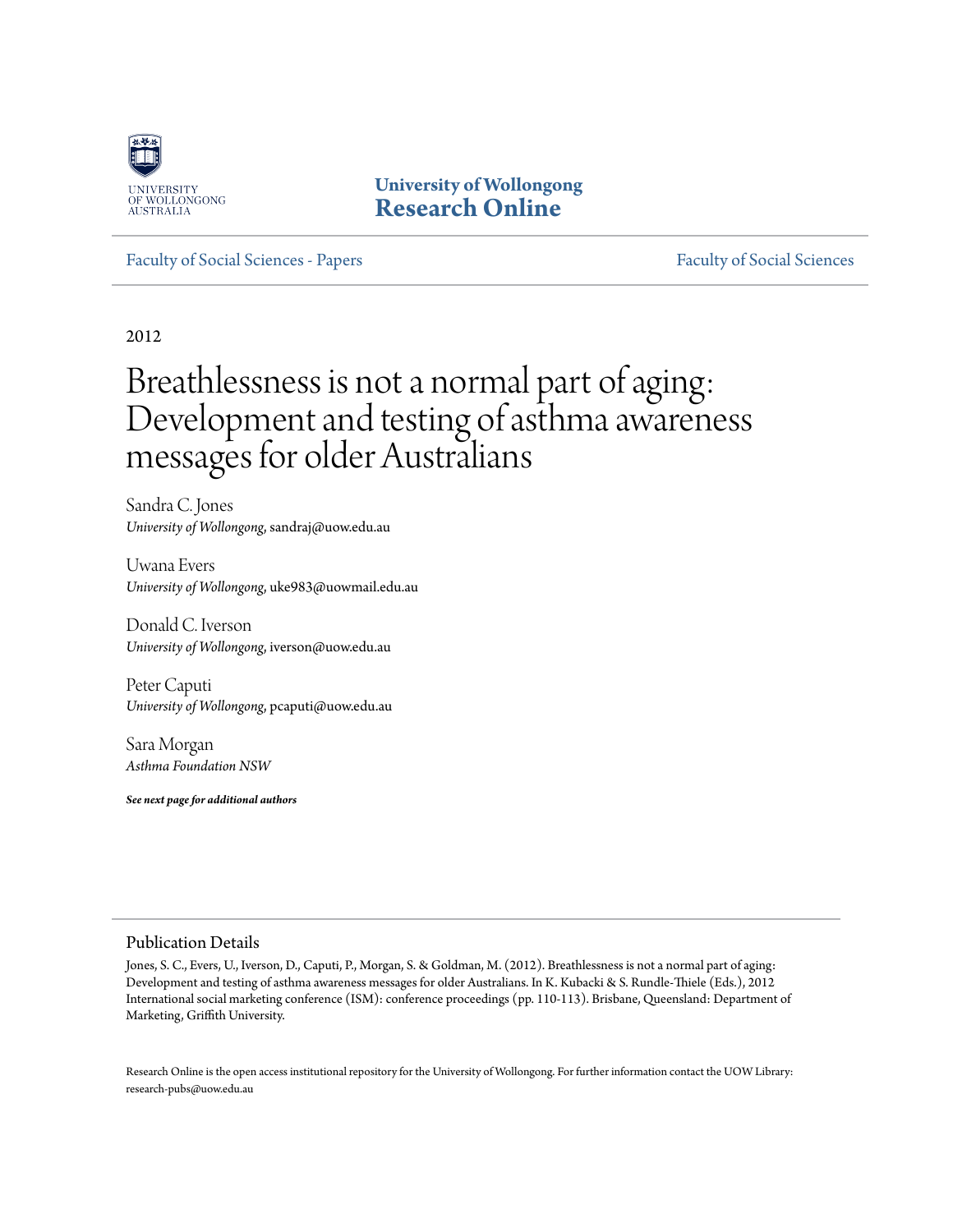## Breathlessness is not a normal part of aging: Development and testing of asthma awareness messages for older Australians

### **Abstract**

At least 420,000 Australian adults aged 55 years and over, or one in 10, currently have asthma (Australian Centre for Asthma Monitoring 2008). Asthma is under-diagnosed, often misdiagnosed, and undertreated in the older adult population in Australia (Gibson, McDonald and Marks 2010, Marks and Poulos 2005, Wilson et al 2001) as it is overseas. Contrary to the perception that asthma is a childhood disease, asthma can develop in older adults (Adams and Ruffin 2005). The risk of dying from asthma increases with age (AIHW 2010). While the overall mortality rate has decreased by almost 70% since 1989, much of this could be attributed to health promotion efforts directed largely at children and their parents and caregivers (Australian Centre for Asthma Monitoring 2008). In addition, the effects of asthma on quality of life lead to a significant asthma burden. Around 70% of the asthma burden in older adults is due to years lost on account of disability (Australian Institute for Health and Welfare 2010). Previous qualitative research has shown that older adults perceive that asthma is not serious and would not impact their lives (Andrews and Jones 2009).

#### **Keywords**

asthma, awareness, messages, older, australians, breathlessness, not, normal, part, aging, development, testing

#### **Disciplines**

Education | Social and Behavioral Sciences

#### **Publication Details**

Jones, S. C., Evers, U., Iverson, D., Caputi, P., Morgan, S. & Goldman, M. (2012). Breathlessness is not a normal part of aging: Development and testing of asthma awareness messages for older Australians. In K. Kubacki & S. Rundle-Thiele (Eds.), 2012 International social marketing conference (ISM): conference proceedings (pp. 110-113). Brisbane, Queensland: Department of Marketing, Griffith University.

#### **Authors**

Sandra C. Jones, Uwana Evers, Donald C. Iverson, Peter Caputi, Sara Morgan, and Michele Goldman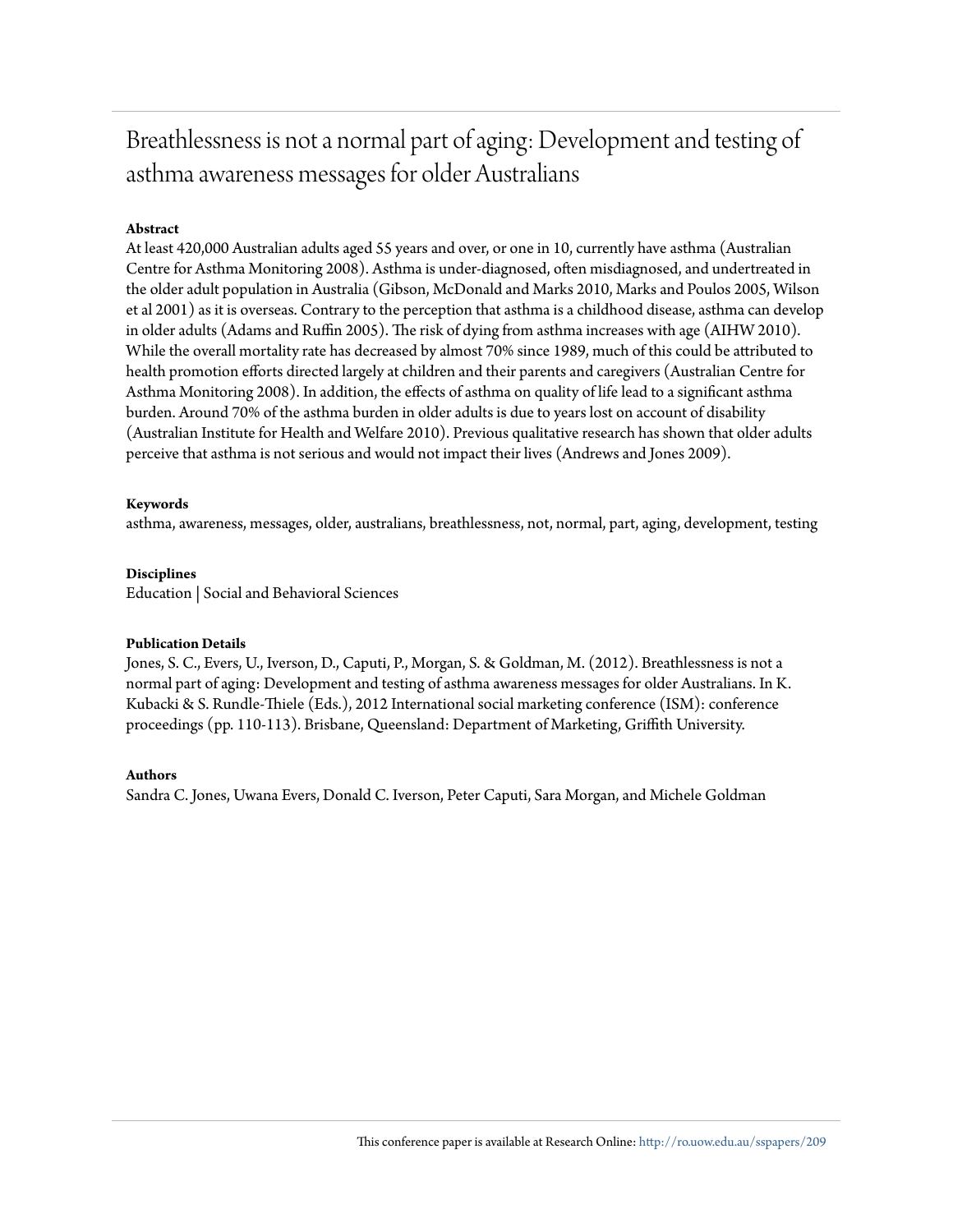## **Breathlessness is Not a Normal Part of Aging: Development and Testing of Asthma Awareness Messages for Older Australians**

*Sandra C. Jones,[20](#page-2-0) Uwana Evers, Don Iverson, Peter Caputi, Sara Morgan\* & Michele Goldman\** 

> Centre for Health Initiatives University of Wollongong, Australia Email: sandraj@uow.edu.au Email: uwana@uow.edu.au Email: iverson@uow.edu.au Email: pcaputi@uow.edu.au

*\** Asthma Foundation NSW Email: SMorgan@asthmafoundation.org.au Email: MGoldman@asthmafoundation.org.au

 $\overline{a}$ 

<span id="page-2-0"></span><sup>&</sup>lt;sup>20</sup> Sandra Jones is the Director of the Centre for Health Initiatives, a Research Strength at the University of Wollongong. She is a Professor in the Faculty of Health & Behavioural Sciences; and from 2004 to 2009 she was Associate Dean (Research) in that faculty. Sandra has published more than 100 refereed papers and been awarded in excess of \$4 million in research funding. Her research focuses on the relationship between media and health, including the impacts of advertising in the print and electronic media on health behaviour, and the use of social marketing to improve population health. She also conducts research in the area of advertising and marketing regulation, particularly in relation to alcohol marketing.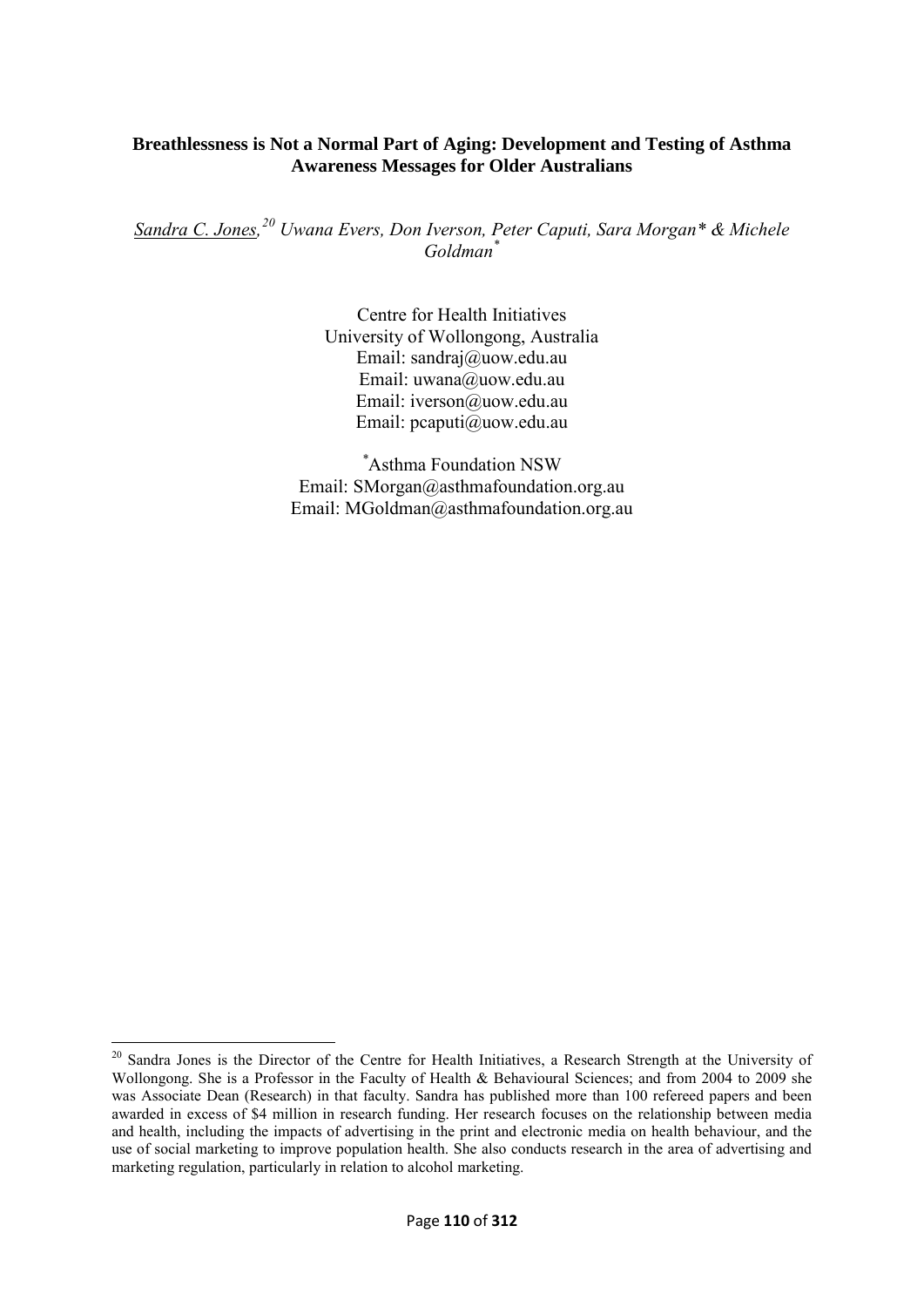#### **Introduction**

At least 420,000 Australian adults aged 55 years and over, or one in 10, currently have asthma (Australian Centre for Asthma Monitoring 2008). Asthma is under-diagnosed, often misdiagnosed, and undertreated in the older adult population in Australia (Gibson, McDonald and Marks 2010, Marks and Poulos 2005, Wilson et al 2001) as it is overseas. Contrary to the perception that asthma is a childhood disease, asthma can develop in older adults (Adams and Ruffin 2005). The risk of dying from asthma increases with age (AIHW 2010). While the overall mortality rate has decreased by almost 70% since 1989, much of this could be attributed to health promotion efforts directed largely at children and their parents and caregivers (Australian Centre for Asthma Monitoring 2008). In addition, the effects of asthma on quality of life lead to a significant asthma burden. Around 70% of the asthma burden in older adults is due to years lost on account of disability (Australian Institute for Health and Welfare 2010). Previous qualitative research has shown that older adults perceive that asthma is not serious and would not impact their lives (Andrews and Jones 2009).

In the past, asthma-related health promotion has been primarily aimed at children and their caregivers. However, there is a demonstrated need for community-focused asthma awareness campaigns targeting older adults (Barnard, Pond and Usherwood 2005). The university research centre, in collaboration with a leading NGO, was awarded an ARC Linkage grant to develop a social marketing campaign targeting adults aged 55 years and over who have (or have symptoms of) asthma. The overall aim of the campaign is to increase community support for the self-management of asthma among those aged 55 years and over, and to communicate that asthma can have serious consequences for older adults. The theoretical framework underlying the message development was the Health Belief Model – notably that they need to perceive that asthma is *serious*, that they are *susceptible* to developing; believe that the *benefits* of taking action to reduce asthma symptoms outweigh the *costs*; and be exposed to appropriate and motivating *cues to action* – and the process was guided by the NSMC Benchmark Criteria for social marketing The final campaign materials will be disseminated into the local community via a targeted social marketing campaign; this paper reports on the development of the campaign messages.

## **Method**

## **Development of Message Concepts**

A campaign brief was given to three groups of designers to create targeted campaign materials, based on the formative research (*insight*) and the HBM (*theory*). The campaign has two distinct target audiences (*segmentation*), those with and without an asthma diagnosis, who need to be targeted with two distinct messages. The brief emphasized that the overall aim of the campaign is to increase community support for the self-management of asthma among those aged 55 years and over (*customer orientation*), and to communicate that asthma can have serious consequences for older adults (*exchange*). They were also told that the campaign materials should be designed to ensure they communicate the key messages: (a) Older people can get asthma too; getting breathless is not a normal part of ageing; (b) Asthma can have a serious impact on health and lifestyle; (c) If you have asthma, do not put up with your symptoms, control them – asthma shouldn't stop you living well; and (d) If you are experiencing respiratory symptoms, see your doctor or call the information line (*behaviour*). Three distinct campaign designs were developed for testing with the target audience: (1) "Be Informed. Reclaim your life." (2) "This is not…" and (3) "Not just child's play."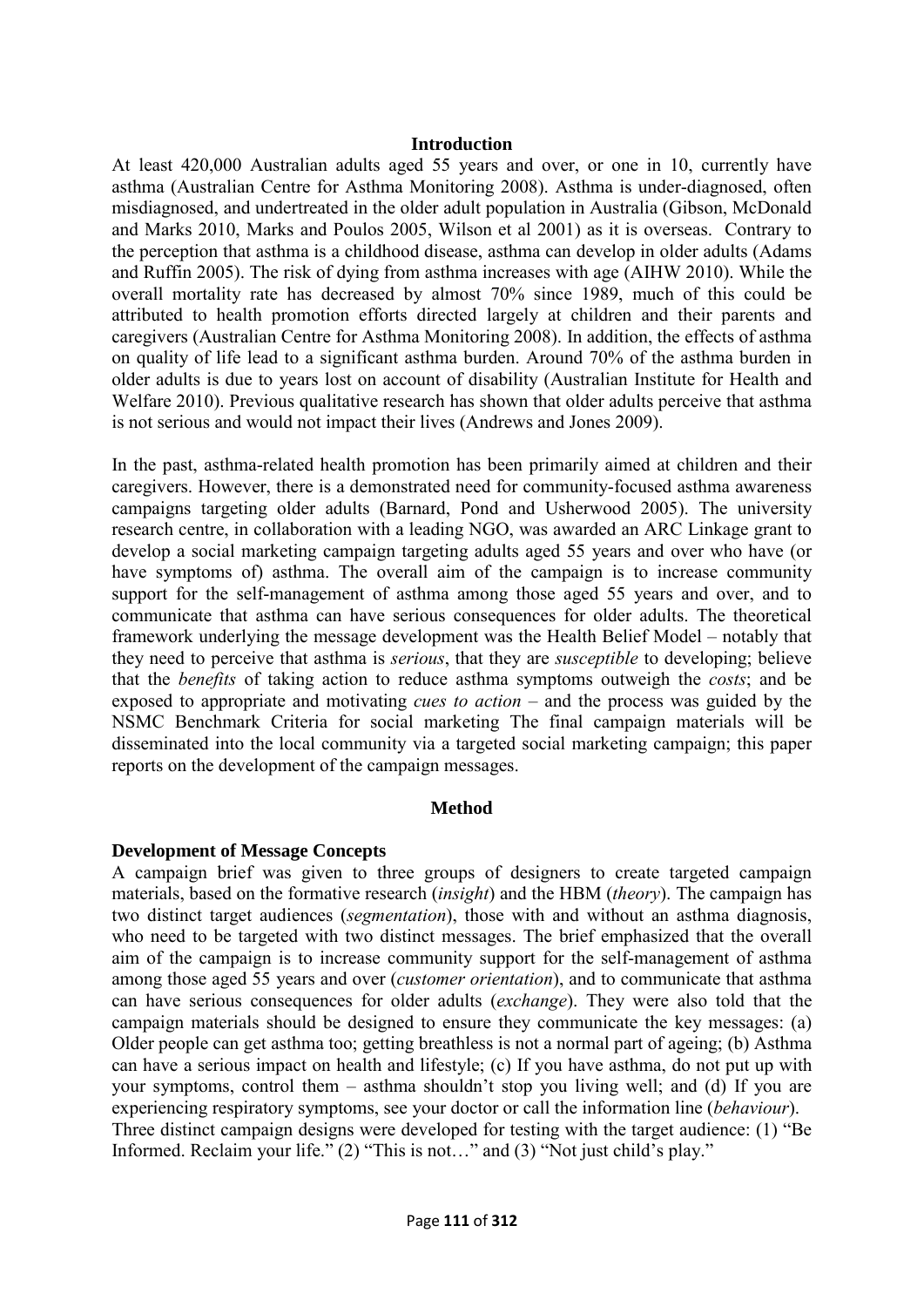## **Testing of Message Concepts**

Participants were randomly selected from a pool of 300 older adults who have taken part in the project's baseline survey (a mail-out survey send to NSW residents aged 55 years and over living in the designated postcodes and registered on the Electoral Roll) and provided their email address for the purpose of participating in further research. Four focus groups were conducted with a total of 34 participants (between seven and 10 participants per group). Almost two-thirds of participants were female. Participants were aged 56 to 78 years, with an average age of 63 years. Over one-third of focus group attendees had been diagnosed with asthma at some stage of their life. Participants were shown the different message concepts and executions and asked to comment on what they thought the message was, who the target audience might be (and who the message would be relevant to), what they liked and didn't like about each execution, and any suggestions they had for improving the messages.

## **Results**

There was not an overall preference for one of the campaigns. One execution from the "Be informed. Reclaim your life" execution ('Frank and Bill') was preferred for the 'diagnosed' target groups; and the 'This is Not" executions were preferred for the 'undiagnosed' group. The focus group participants highlighted positive and negative aspects of all three campaigns which, in combination, provided clear directions for development of final campaign materials.

*Images*: The participants emphasized the importance of having people in all of the advertisements. They responded particularly well to images of people interacting with their grandchildren, and people engaged in everyday activities in natural settings. It was clear that there was a need to draw a careful balance between images of people who were 'clearly over 55' and people who were 'old people' (which is not how the target audience sees themselves). Participants responded very positively to the advertisements showing a comparison between two people with asthma (one under control and one not under control); and commented that it was clever to show the difference in quality of life. *Tagline and messages*: Participants liked the use of taglines such as "Get your life back", "Reclaim your life" and "Confront asthma today" because of their simplicity and the sense of empowerment conveyed by the phrases. They also commented favourably on the use of the text "shortness of breath is not a normal part of getting older". Participants also recommended that we include more information about specific symptoms. *Text and layout*: Participants made some specific recommendations about layout, including: making the call to action more prominent; reducing the amount of text; increasing the size of the text and altering the colour to increase contrast and improve readability from a distance.

## **Next steps**

The results of this research were utilized to refine the campaign messages and develop a series of executions for each of the two audience segments. The final materials consisted of A4 and A3 posters, bus shelter posters, postcards, flyers and a website – which will form the basis of a social marketing intervention (methods mix), implemented across the region in early 2012. A pre-intervention survey has been distributed to the community and 817 completed surveys (response rate  $= 75.1\%$ ) have been returned to date; the survey will be repeated at the completion of the campaign to assess changes in knowledge and attitudes relating to asthma in this age group.